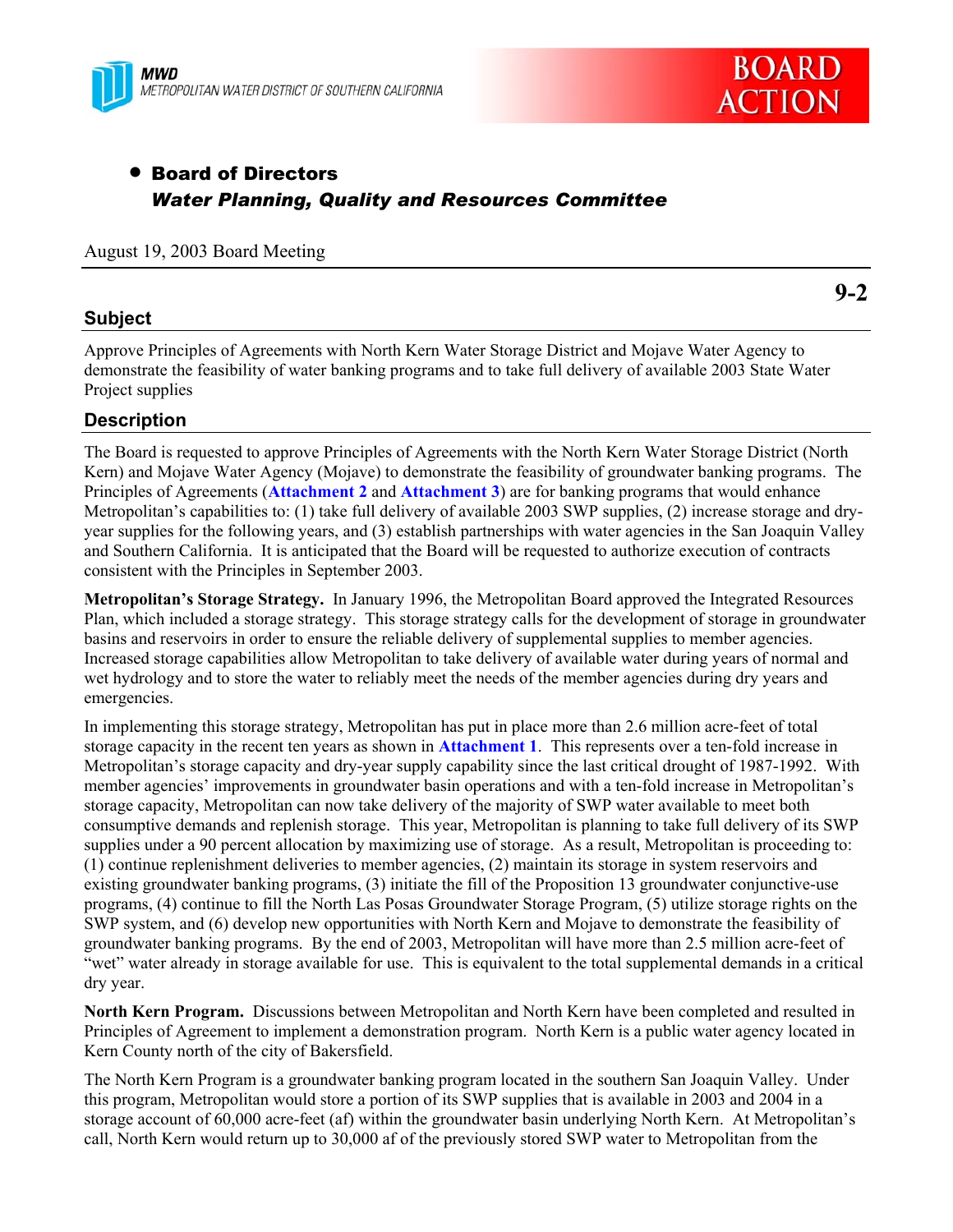groundwater basin in a given subsequent year. It is anticipated that Metropolitan would call for the return of stored water within the next five years.

The payment terms for this program are structured on a cost basis. Metropolitan would pay \$33 per acre-foot to store ("put") the water to cover the cost of program replenishment facilities and \$25 per acre-foot to extract the supplies to cover the cost of program extraction facilities, operation and maintenance. In addition, Metropolitan would be responsible for actual conveyance costs between North Kern and the California Aqueduct, estimated at \$35 per acre-foot. This program does not require any annual or storage fee payments. The program cost including returning Metropolitan's water to the California Aqueduct in a given year under the North Kern Program is approximately \$95 per acre-foot plus energy. Based upon these payment terms, the North Kern Program is cost-effective and competitive with alternative storage and supply options.

**Mojave Program.** Discussions between Metropolitan and Mojave have resulted in Principles of Agreement to implement a demonstration program. Mojave Water Agency is a public agency that provides supplemental water to its service area and is a State Water Contractor with a SWP Table entitlement of 75,800 acre-feet per year. Historically, Mojave has taken up to 5,000 acre-feet per year of SWP deliveries to meet its firm demands and up to 15,000 acre-feet per year for groundwater replenishment.

The Mojave Program is a proposed groundwater banking program located in the Mojave Valley. Under this program, Metropolitan would store a portion of its SWP water that is available in 2003 and 2004 in a storage account of 75,000 acre-feet within the groundwater basin underlying Mojave. In years when Metropolitan requests the return of its stored water, Mojave will provide to Metropolitan, through exchange, its SWP deliveries in the amount requested by Metropolitan or available under Mojave's full SWP deliveries less Mojave's firm demands, whichever is less. The estimated maximum return in a multiple dry-year event is 25,000 acre-feet per year. It is anticipated that Metropolitan would call for the return of the stored water within the next five years.

The payment terms for this program are structured according to a cost basis. Metropolitan would be responsible for the full SWP costs associated with the delivery of Metropolitan's SWP water to Mojave's turnout on the California Aqueduct and the variable and off-aqueduct OMP&R costs associated with the conveyance of water returned to Metropolitan through the California Aqueduct by exchange. This program does not require any annual or storage fee payments. The program cost including returning Metropolitan's water to the California Aqueduct under the Mojave Program in a given year is approximately \$95 per acre-foot. Based upon these payment terms, the Mojave Program is cost-effective and competitive with alternative storage and supply options

# **Policy**

These programs would implement the storage strategy to meet the future water supply and quality needs of Metropolitan's service area as outlined in Metropolitan's March 1996 Integrated Resources Plan.

# **California Environmental Quality Act (CEQA)**

CEQA determination for Options #1 and #2:

The proposed actions, i.e., approvals of principles for entering into demonstration program agreements, are not defined as a project under CEQA because the proposed actions involve continuing administrative activities such as general policy and procedure making (Section 15378(b)(2) of the State CEQA Guidelines). In addition, where it can be seen with certainty that there is no possibility that the proposed action in question may have a significant effect on the environment, the proposed actions are not subject to CEQA (Section 15061 (b)(3) of the State CEQA Guidelines). Prior to formal approvals relating to the demonstration programs and related agreements or contracts from the Board, CEQA documentation will be prepared by the Lead Agencies and processed in accordance with CEQA and the State CEQA Guidelines. As the Responsible Agency, Metropolitan's Board will then review and consider the CEQA documentation before taking further actions.

The CEQA determination is: Determine that the proposed actions are not subject to the provisions of CEQA pursuant to Sections  $15378(b)(2)$  and  $15061(b)(3)$  of the State CEQA Guidelines.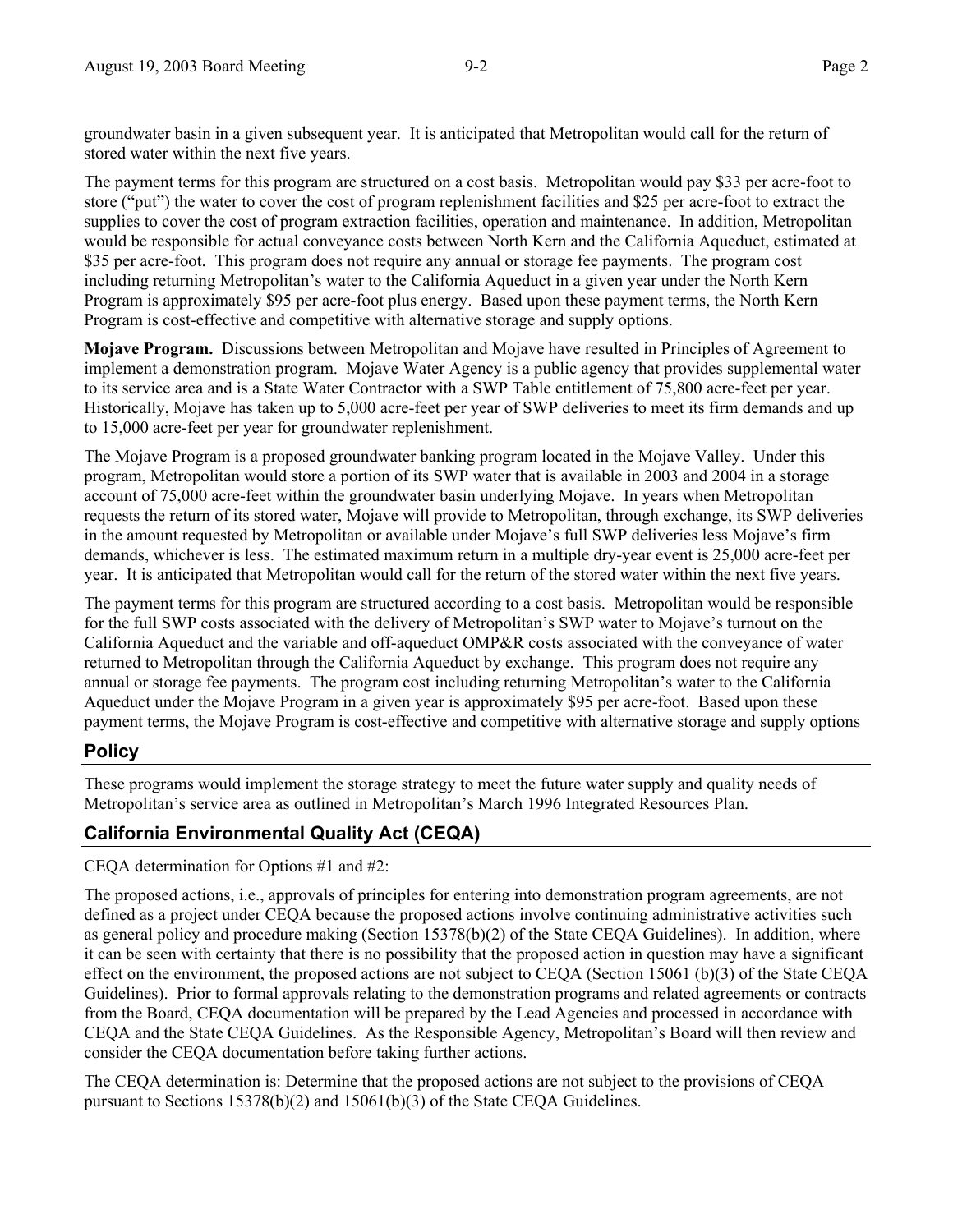### **Board Options/Fiscal Impacts**

### **Option #1**

Adopt the CEQA determination and

- a. Approve the Demonstration Program Principles, and authorize development of an agreement with North Kern, and
- b. Approve the Demonstration Program Principles, and authorize development of an agreement with Mojave.

**Fiscal Impact:** None

### **Option #2**

Adopt the CEQA determination and provide direction to the CEO regarding the development of new contract principles.

**Fiscal Impact:** None

# **Staff Recommendation**

Option #1

C. Man 8/8/2003 *Debra C. Man Date* 

*Vice President, Water Transfers/Exchanges* 

8/8/2003 ൶ *Ronald R. Gastelum Date Chief Executive Officer* 

- **Attachment 1 Metropolitan's Storage Capacity for Annual Seasonal and Dry Year Need**
- **Attachment 2 Principles of Agreement for a Demonstration Groundwater Banking Program between North Kern Water Storage District and Metropolitan Water District**
- **Attachment 3 Principles of Agreement for a Demonstration Water Exchange Program between Mojave Water Agency and Metropolitan Water District**

BLA #2440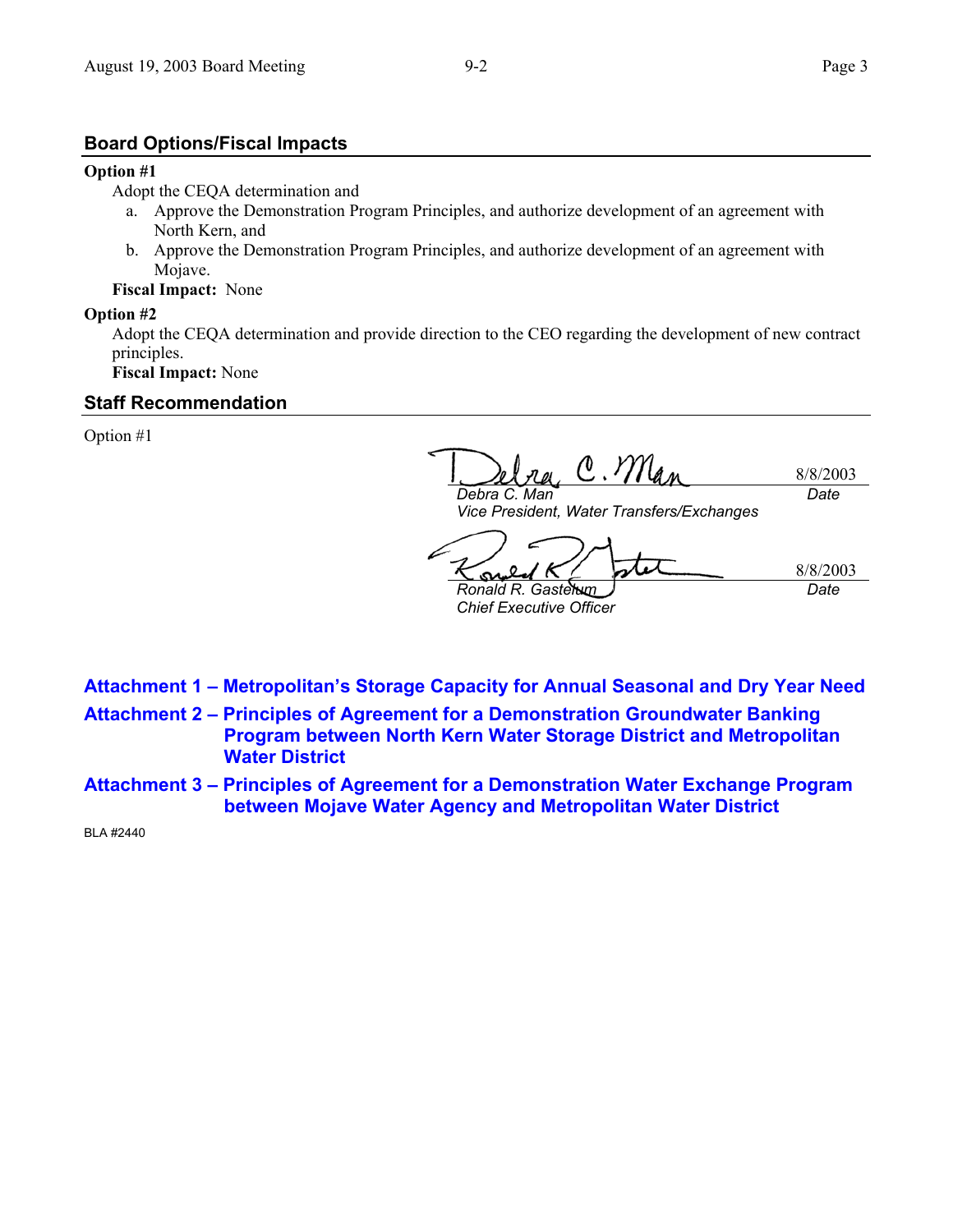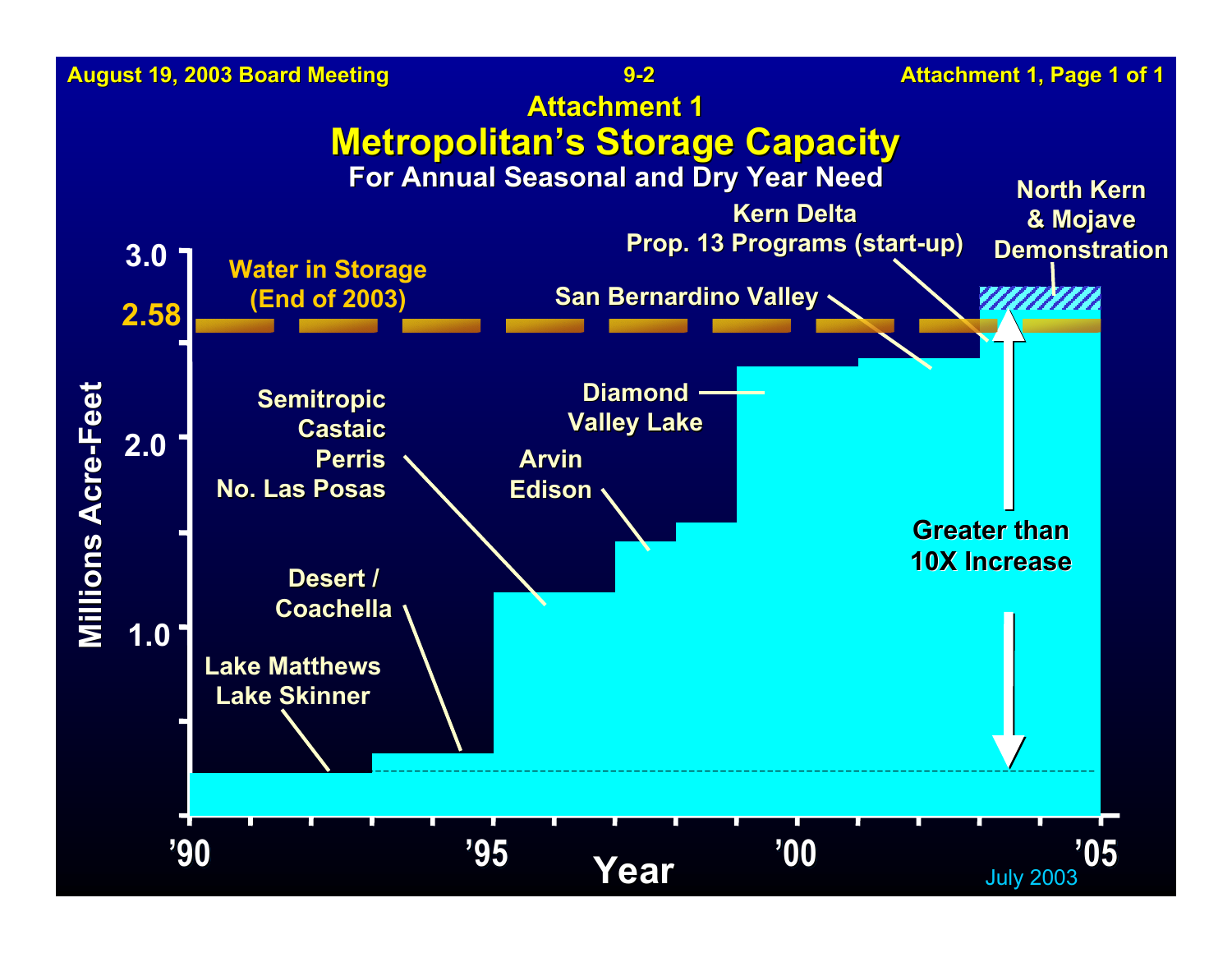# **Principles of Agreement For a Demonstration Groundwater Banking Program between North Kern Water Storage District and Metropolitan Water District**

# **General Discussion**

- A. The Metropolitan Water District of Southern California (Metropolitan) is an agency created by act of the California Legislature, and empowered to enter into contracts to manage the water supply available to it for the benefit of its constituents.
- B. The North Kern Water Storage District (North Kern) is a water storage district formed under California Water Storage District Water Code, and empowered to enter into contracts to manage the water supply available to it for the benefit of its constituents.
- C. North Kern is willing to store water provided by Metropolitan to aid in replenishment of the groundwater basin underlying North Kern. North Kern is willing to return an equal amount, less losses, of water to Metropolitan at a time to help maximize Metropolitan's water supply reliability. North Kern and Metropolitan recognize that there may be mutual benefits of increased coordinated management of their water supplies and facilities.

# **Water Management Terms**

- 1. Metropolitan will provide up to 60,000 acre-feet of its SWP supplies for storage in North Kern's service area on a schedule to be determined by North Kern in consultation with Metropolitan. The water will be held in trust by North Kern.
- 2. As between Metropolitan and North Kern, Metropolitan will be responsible for all costs and liabilities associated with the delivery of Metropolitan's SWP water to North Kern's service area.
- 3. North Kern will be responsible for all costs and liabilities within North Kern's service area.
- 4. In recognition of the conveyance/recharge facility usage and banking services provided by North Kern, Metropolitan will pay \$33 per acre-foot (Put Fee) for each acre-foot of water, plus losses, stored by North Kern.
- 5. At Metropolitan's request, North Kern will withdraw the previously stored water, less losses, and either deliver this return water to the California Aqueduct or exchange this return water with other supplies in the California Aqueduct in accordance with a schedule jointly developed by North Kern and Metropolitan.
- 6. As between Metropolitan and North Kern, Metropolitan will be responsible for all costs associated with the extraction (energy) of the previously stored water and conveyance of this water to the California Aqueduct.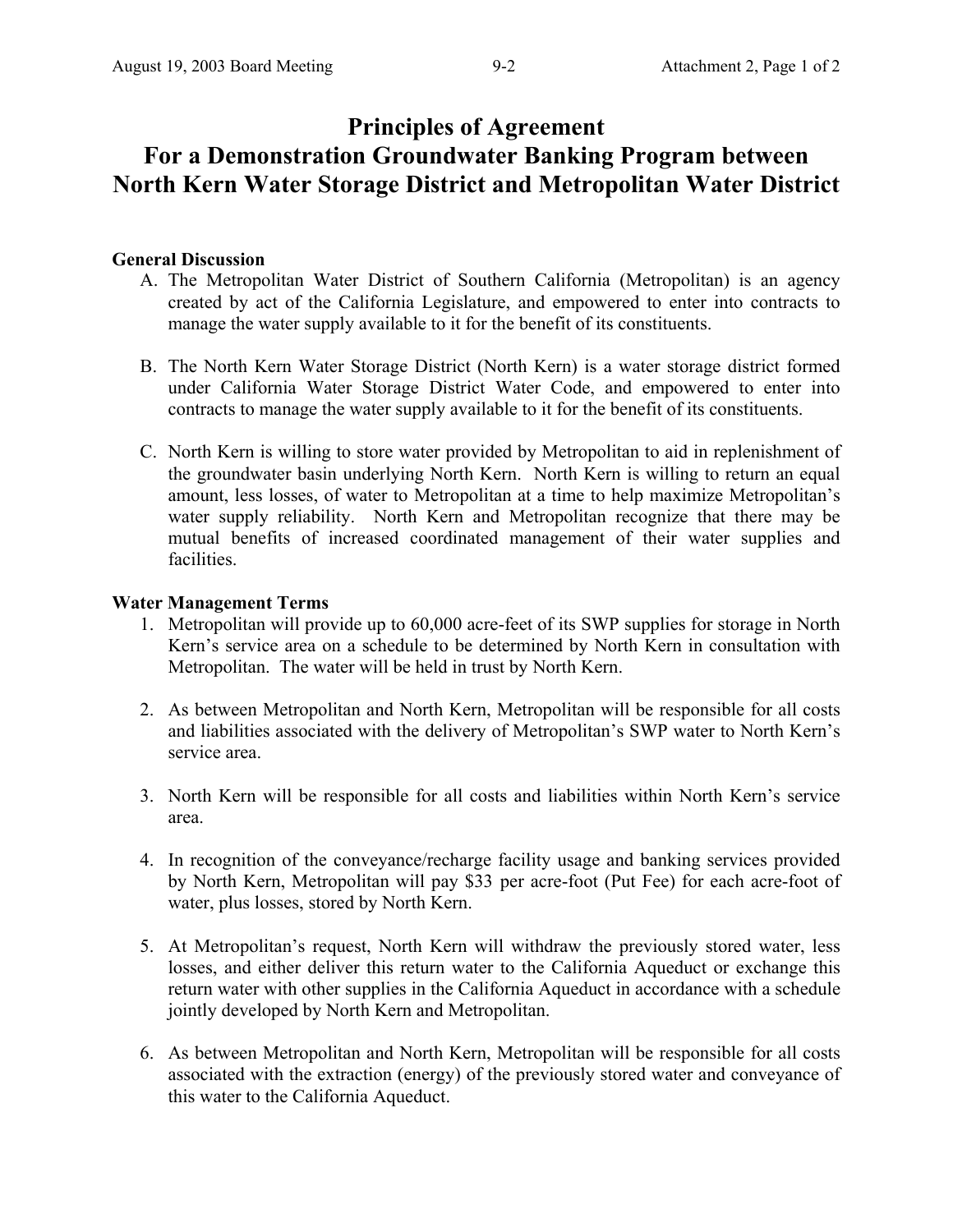- 7. In recognition of the extraction facility usage and banking services provided by North Kern, Metropolitan will pay \$25 per acre-foot for each acre-foot of water returned to Metropolitan.
- 8. North Kern and Metropolitan have established the losses of the pilot program (i.e. transportation, seepage) to be 10%.
- 9. Water requested and returned to Metropolitan by North Kern either by direct pump back or through exchange, shall be deducted from water previously stored by Metropolitan.

### **Miscellaneous**

- 1. North Kern will be the lead agency with respect to environmental and any institutional approvals, and will be responsible for preparing such documentation and obtaining any necessary permits. Metropolitan will share the cost of preparing such documentation and obtaining such approvals equally with North Kern.
- 2. Neither party may assign the Agreement, in whole or in part, except with prior written consent of the other.
- 3. The performance by both parties may be contingent upon approval of the DWR and other approvals required by law.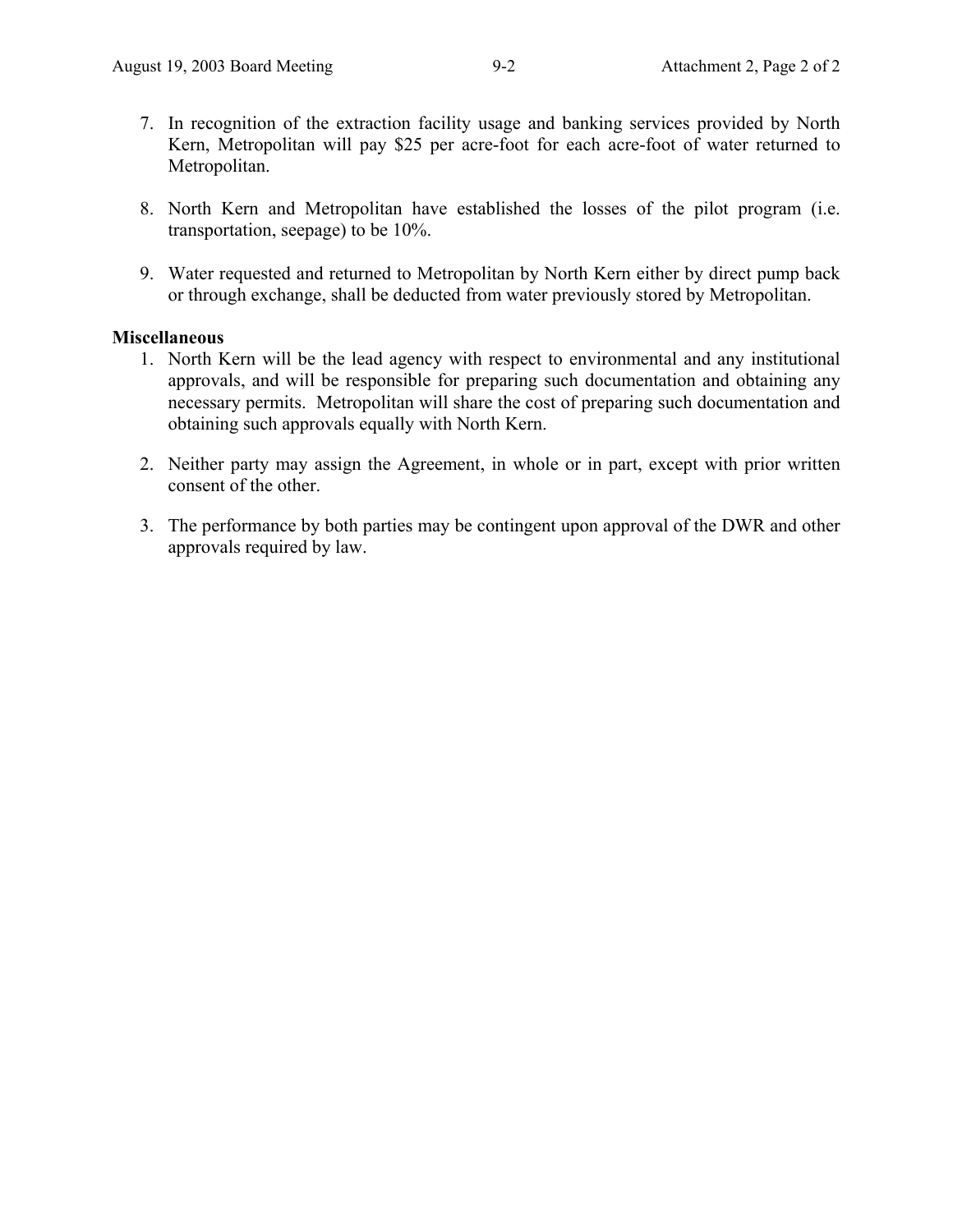# **Principles of Agreement For a Demonstration Water Exchange Program between Mojave Water Agency and Metropolitan Water District**

## **General Discussion**

- A. The Metropolitan Water District of Southern California (Metropolitan) is an agency created by act of the California Legislature, and empowered to enter into contracts to manage the water supply available to it for the benefit of its constituents.
- B. The Mojave Water Agency (Mojave) is an agency created by act of the California Legislature, and empowered to enter into contracts to manage the water supply available to it for the benefit of its constituents.
- C. Mojave is willing to store water provided by Metropolitan to aid in replenishment of the groundwater basin underlying Mojave. Mojave is willing to return an equal amount of water to Metropolitan to help maximize both Mojave's and Metropolitan's water supply reliability. Mojave and Metropolitan recognize that there may be mutual benefits of increased coordinated management of their water supplies and facilities.

### **Water Management Terms**

- 1. Mojave will establish a mechanism to account for Metropolitan water stored within Mojave's service area utilizing Mojave's existing storage accounts.
- 2. Neither Mojave nor Metropolitan would have any responsibility for the management of water in the other agency's service area.
- 3. Metropolitan will deliver to Mojave up to 75,000 acre-feet of its SWP deliveries or other water on a schedule to be jointly determined. Mojave will attempt to take the maximum quantity of water that can be safely delivered by Metropolitan and reasonably managed by Mojave.
- 4. In years when Metropolitan requests water, Mojave will provide to Metropolitan through exchange of Mojave's SWP surface deliveries for that year, less Mojave's surface delivery firm demands. Metropolitan may request less than the full amount that Mojave is capable of returning.
- 5. Water requested and returned to Metropolitan by Mojave shall be deducted from water previously stored by Metropolitan. Water stored for Metropolitan by Mojave under the pilot program shall be returned within 5 years following delivery to Mojave.
- 6. As between Metropolitan and Mojave, Metropolitan will be responsible for all SWP costs and liabilities associated with the delivery of Metropolitan's water to Mojave's turnout on the California Aqueduct.